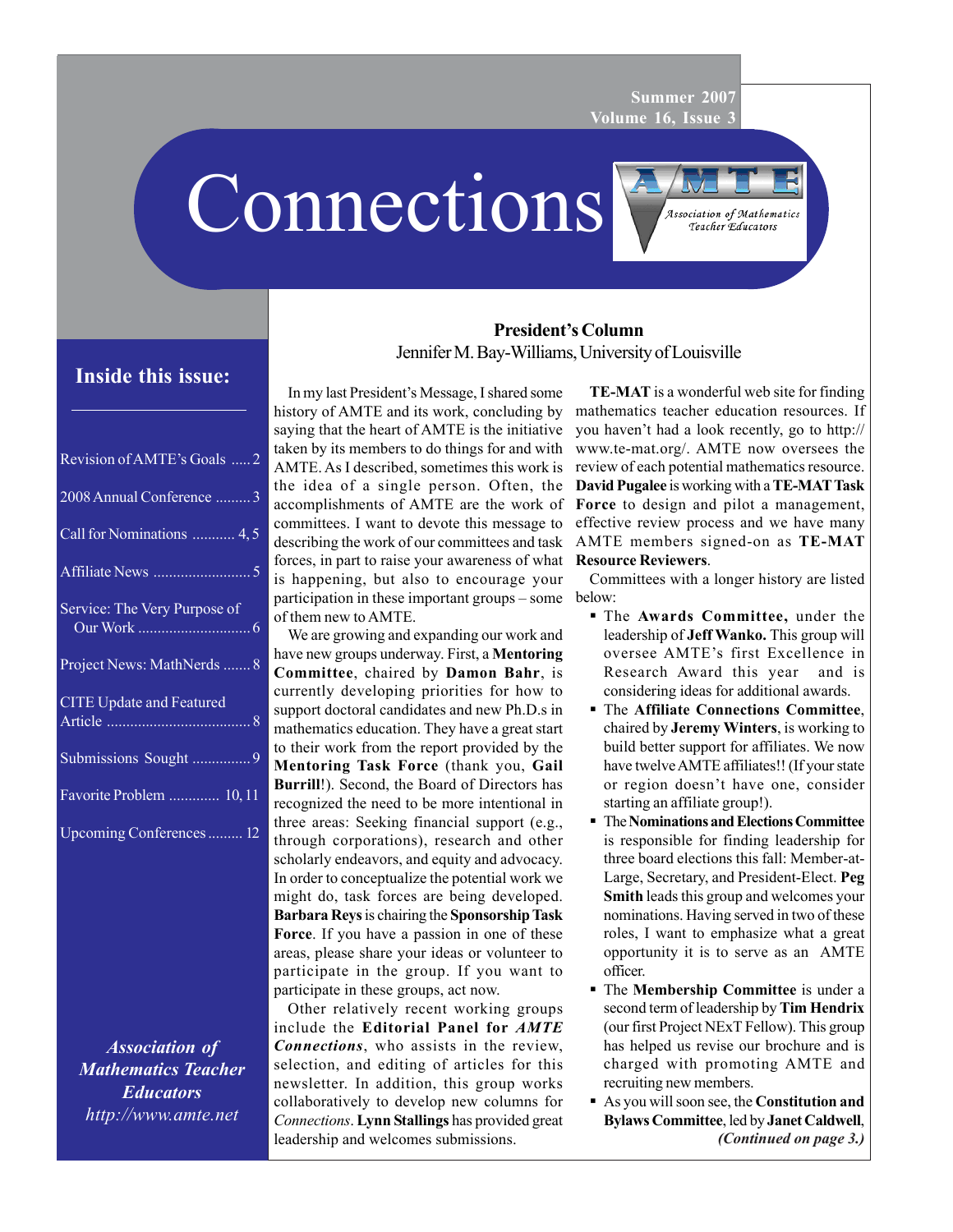**The Association of Mathematics Teacher Educators** *http://www.amte.net*

#### **President**

Jennifer Bay-Williams Department of Teaching & Learning University of Louisville j.baywilliams@louisville.edu  $502 - 852 - 6431$ 

#### **Past President**

Sid Rachlin Department of Mathematics & Science Education East Carolina University rachlins@ecu.edu 252-328-9370

#### **Secretary**

Mary-Margaret Shoaf Department of Mathematics Baylor University mm\_shoaf@baylor.edu 254-710-6563

#### **Treasurer**

W. Gary Martin Department of Curriculum & Teaching Auburn University martiwg@auburn.edu 334-844-6878

#### **Board Members-at-Large**

Fran Arbaugh Department of Learning, Teaching, & Curriculum University of Missouri-Columbia arbaughe@missouri.edu

Tom Bassarear School of Education Keene State College tbassare@keene.edu

Barbara Pence Department of Mathematics San Jose State University bpence@math.sjsu.edu

#### **Executive Director**

Nadine Bezuk San Diego State University 6475 Alvarado Road, Suite 206 San Diego, CA 92120 nbezuk@mail.sdsu.edu 619-594-3971

#### **NCTM Representative** Michaele Chappell

Department of Mathematical Sciences Middle Tennessee State University chappell@mtsu.edu 615-898-2393

**Conference Coordinator** Susan Gay Department of Curriculum & Teaching University of Kansas sgay@ku.edu 785-864-9676

# **Revision of AMTE's Goals**

The Board of Directors and the Membership Committee are in the process of reviewing and revising the AMTE Goals. AMTE's goals were developed approximately 15 years ago, when the organization was founded, and included 12 separate goals. While reviewing our current membership brochure, the Membership Committee suggested revising the goals to more concisely describe AMTE's work. The Membership Committee submitted a proposed revision of the goals to the Board of Directors, who reviewed it and further modified it at our March Board meeting. These new goals are listed below, along with the AMTE Mission Statement, which has not changed.

AMTE members are invited to suggest modifications of these goals. Please submit them to AMTE's Executive Director, Nadine Bezuk, at nbezuk@mail.sdsu.edu no later than August 15. Suggestions will be forwarded to the Constitution and Bylaws Committee for consideration.

This amendment will be discussed at the Annual Business Meeting at the 2008 Annual Conference. If this amendment receives a majority vote of the members present at that meeting, the amendment will be submitted to the members for ratification.

AMTE's mission is to promote the improvement of mathematics teacher education in all its aspects. AMTE members are persons working in institutions of higher education, whether in education, mathematics, or other related departments, as well as in K-12 and other settings.

## The proposed goals of AMTE are to:

- 1. promote ongoing professional growth of mathematics teacher educators;
- 2. promote communication and collaboration among those involved in mathematics teacher education;
- 3. promote effective mathematics teacher education programs and practices;
- 4. promote recognition of the ever-increasing impact of technology on mathematics teacher education;
- 5. promote research and other scholarly endeavors related to mathematics teacher education;
- 6. advocate for effective policies and practices related to mathematics teacher education at all levels; and
- 7. advocate for equitable practices, including to support and increase the diversity of mathematics teachers and mathematics teacher educators.

Connections *is published three times a year: fall, spring, and summer. The Editorial Board will consider a wide variety of types of submissions. Regular features include essays addressing each issue's Theory and Practice question, reviews of resources for mathematics teacher educators, and news articles related to mathematics teacher education. Each submission is reviewed by the editorial board for relevance to the AMTE membership and for quality of work. Please direct all comments, questions, or submissions to the editor at lstalling@kennesaw.edu or 770-420-4477.*

# *Connections* **Editor**

|               | Lynn Stallings                     | Kennesaw State University       | $İstalling@$ kennesaw.edu |  |
|---------------|------------------------------------|---------------------------------|---------------------------|--|
|               | <b>Connections Editorial Board</b> |                                 |                           |  |
|               | Laurie Cavey                       | James Madison University        | cavevlo@jmu.edu           |  |
| Teresa Gonske |                                    | Northwestern College            | tlgonske@nwc.edu          |  |
|               | Libby Knott                        | The University of Montana       | $knott@mso.$ umt.edu      |  |
|               | Kathleen Lynch-Davis               | Appalachian State University    | lynchr & @appstate.edu    |  |
|               | Troy P. Regis                      | University of Missouri-Columbia | tprb62@mizzou.edu         |  |
|               | Tracie McLemore Salinas            | Appalachian State University    | salinastm@appstate.edu    |  |
|               |                                    |                                 |                           |  |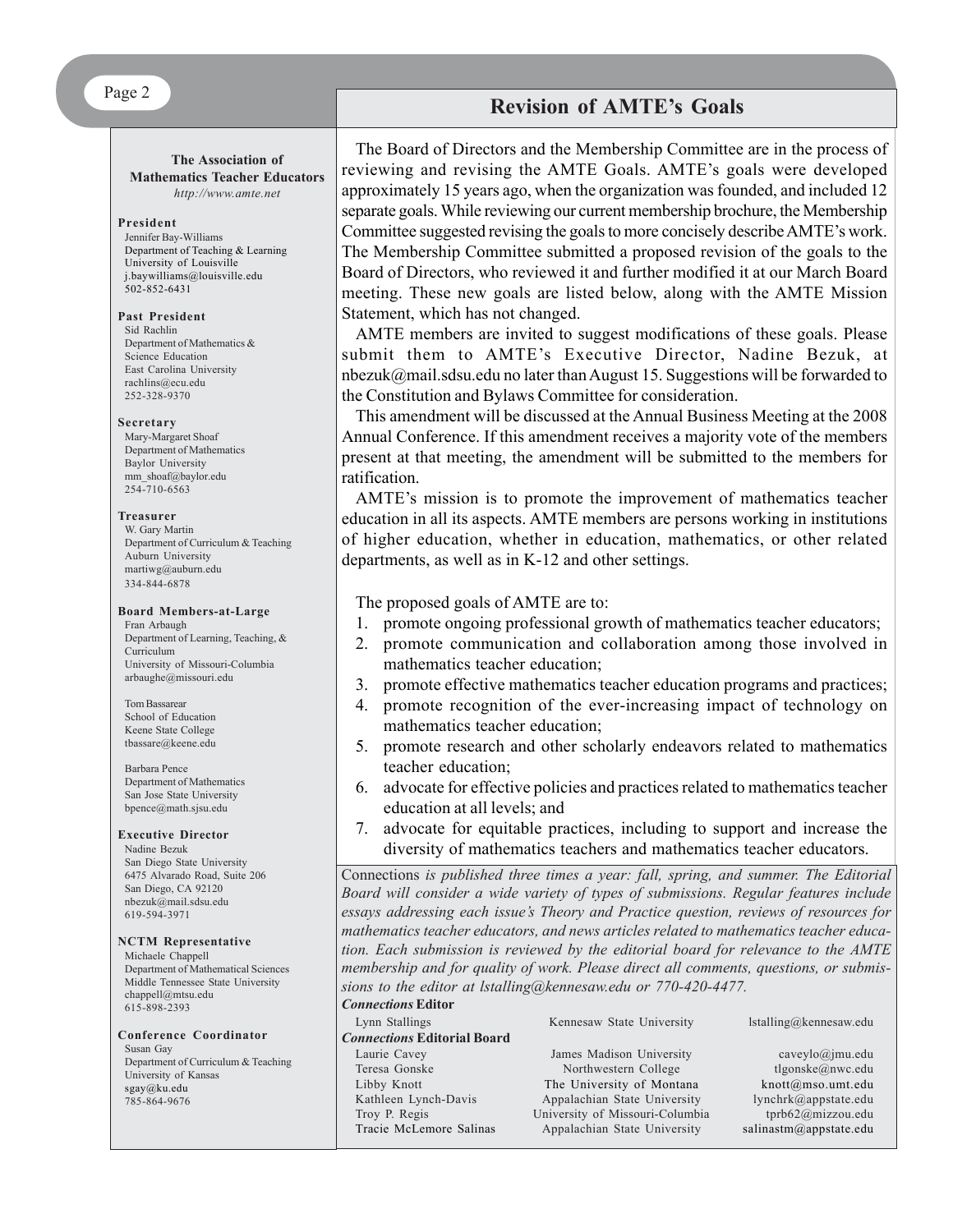**2008 AMTE Annual Conference News**

Make your plans now to attend the 2008 AMTE Annual Conference in Tulsa, Oklahoma on January 24- 26, 2008. Based on lots of feedback from past conference attendees, this year's conference will have three new features:

- Pre-conference sessions will be held Thursday morning.
- Regular conference sessions will start after lunch on Thursday.
- The conference will end by mid-afternoon on Saturday.

The opening general session will begin at 7:00 p.m. on Thursday; it will be followed at 8:30 p.m. by a light reception. Dinner is on your own on Thursday and there are several restaurants within walking distance. As usual, all meals on Friday and through lunch on Saturday are included in your registration fee.

The conference site is the Renaissance Tulsa Hotel & Convention Center. The hotel room rate is \$135 for a single or double room. The deadline for reservations is December 7, 2007 or when the room block is full. If the room block is filled prior to the deadline, the hotel will accept reservations at the hotel's prevailing rate and only on a space-available basis. More information on registration and details about hotel reservations and conference activities can be found on the AMTE web site. We hope to see you in Tulsa in January!

## **President's Column** *(Continued from page 1.)*

has completed extensive revisions of our constitution to incorporate our expanded initiatives and realigned goals.

- **Maggie Niess** continues to lead the **Technology Committee**. This group oversees the NTLI award at each AMTE conference. This committee also just prepared, piloted, and delivered a web site survey and developed AMTE's second Position Statement.
- **Susan Friel** and **Peg Smith** have led a **Task Force on Teaching Resources**. This work has led to AMTE fourth monograph, which is now in press.
- **Monographs– Yes, we are starting on Monograph V** have been masterfully overseen by **Denisse Thompson** as the **Series Editor**. Thankfully, **Marilyn Struchens** has agreed to become the second Series Editor, overseeing the next three monographs.
- Another major long-term commitment is **Susan Gay**'s position of **Conference Coordinator**. This year, Dale Oliver also provided significant support.
- Each year, the **Annual Program Committee** is a very busy group. **Connie Schrock** is the chair for 2008 Conference. **Sandi Cooper** chaired this year's very successful AMTE Conference Program and **Stephen Pape** will chair in 2009.

Leading and working in these groups is hard work! And, because it may not be as urgent as some other things on our plates, it requires commitment by chairs and members to ensure that the work is getting done. At the AMTE Annual Meeting, the committee chairs met and discussed ways to support their work. As a result, we are making some changes that are important for you to know.

One of the changes is that I will be making AMTE appointments for 2008-2010 terms **in Fall 2007** (previously we have waited until after the AMTE conference). This change is so that the new members can participate in the committee meetings that often occur at the AMTE conference. The Volunteer Form for 2008 will soon be posted online. Please consider how you might best contribute to the work of AMTE (and encourage your colleagues to do so!).

Starting in 2008, we will also be sharing (through this newsletter) the work of committees in more detail as a way of better informing the membership and receiving more input from members.

Bill Bush, AMTE's first winner of the Excellence in Service to Mathematics Teacher Education Award (2007), states in an essay (p. 6) taken from the address he gave at the Annual Conference that one must make choices about the service one pursues. **Pick AMTE**. Service on AMTE committees is a great opportunity to meet new colleagues, work strategically on problems that can inform your local work and learn more about the organization. Service to AMTE may lead to other opportunities to serve mathematics teacher education.

Finally, thanks to the committee chairs (former and current) for their work throughout the year. It isn't easy to coordinate conference calls, prompt members to respond, and to move forward when meetings are via e-mail and telephone. Your efforts make a difference.

*Notice the change to the annual conference schedule: Sessions begin after lunch on Thursday, January 24, 2008.*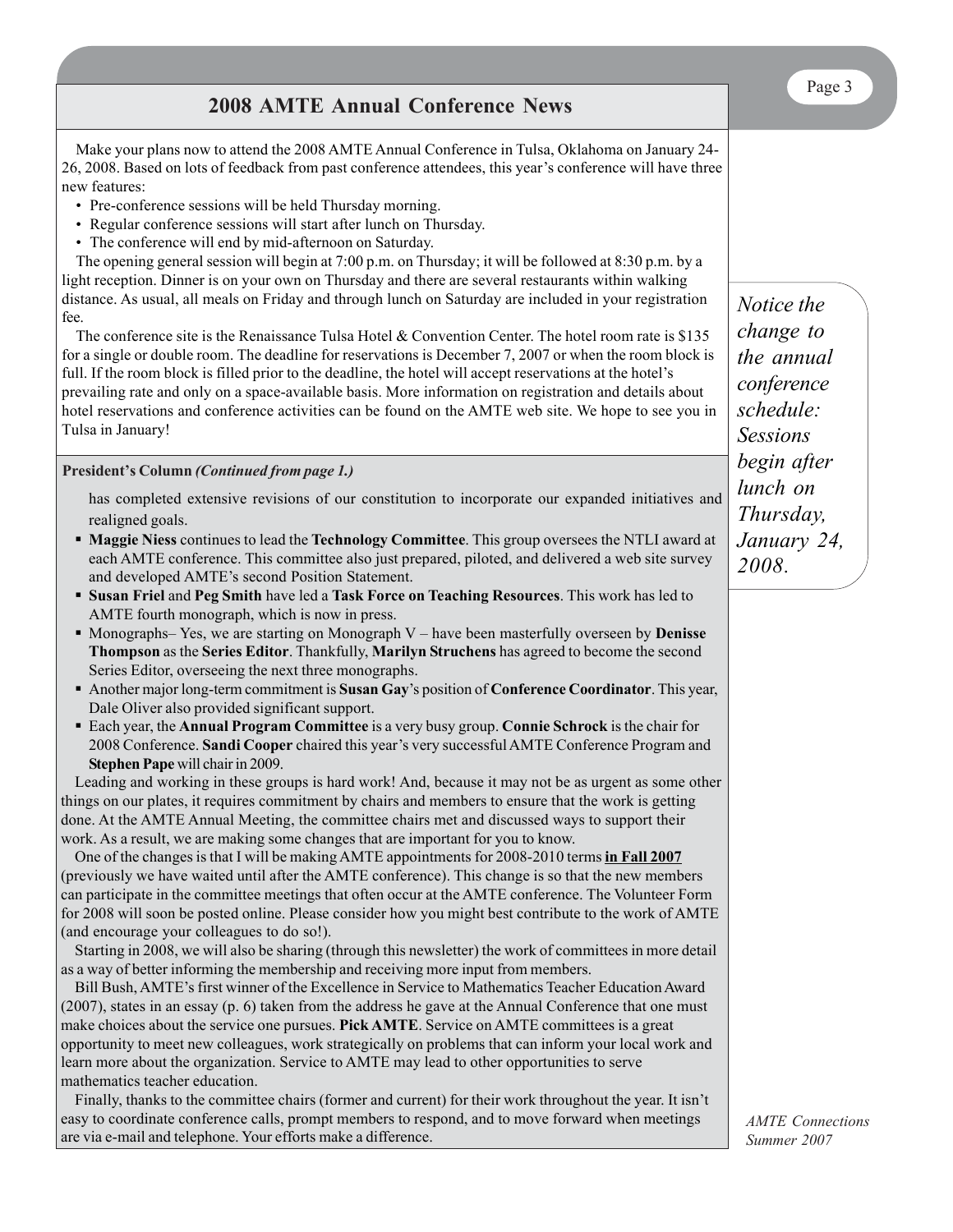Page 4

*The AMTE Nominations and Elections Committee is*

*seeking*

*for the*

*Large.*

*nominations for candidates*

> *positions of President,*

*Secretary, and Member-at-*

# **Nominations Sought for Positions on the AMTE Board of Directors**

The AMTE Nominations and Elections Committee is seeking nominations for candidates for the positions of *President*, *Secretary,* and *Member-at-Large.* Please review the job descriptions below. To nominate a candidate, send a completed nomination form to the chair of the nominations committee, Peg Smith at pegs@pitt.edu, or via snail mail to Peg Smith, 5515 W.W. Posvar Hall, University of Pittsburgh, Pittsburgh, PA 15260. The nomination form can be found at the AMTE web site http://www.amte.net. Be sure to indicate the position (president, secretary, member-atlarge) for which you are nominating the candidate. Nominations of colleagues and self-nominations are permitted. Before selecting any potential candidate to run in the fall election, the Nominations Committee will verify his/her willingness to serve. All candidates must be members in good standing of the organization.

After reviewing all of the nominations submitted by the July 31, 2007 deadline, the Nominations and Election Committee will formulate an election slate, taking into consideration both professional qualifications and diversity (e.g., years of experience, racial or ethnic background, recognized or demonstrated leadership skills).

> *Send completed nomination forms to: Peg Smith* **(pegs@pitt.edu)** *Deadline: July 31, 2007*

# **Position Responsibilities**

All members for the board of directors have a commitment to attend two (2) board meetings per year – one held prior to the NCTM Annual Meeting and the other at the AMTE Annual Conference (usually in January). The term of each office is three years, except for the president. The president of AMTE serves on the board for one year as president-elect, two years as president, and one year as immediate past-president.

# **President**

The President shall ensure that the affairs of AMTE are conducted in accordance with the Constitution, Bylaws, and policies of AMTE; shall be the presiding officer at the annual business meeting, Board of Directors meetings and any special meetings; shall call special meetings as provided for in the Constitution; shall coordinate the activities of standing committees; and shall provide leadership for the attainment of the goals of AMTE.

# **Secretary**

The Secretary shall record and maintain a file of the minutes of official meetings of the Association and its Board of Directors and shall be responsible for the correspondence of the Association. The secretary is a voting member of the board and an active participant in all board discussions.

# **Member-at-Large**

The Member-at-Large shall assume those responsibilities determined by the President. A major duty of the Member-at-Large is to support and advise the president of AMTE. The Member-at-Large serves as a Board liaison to one or more committees or task forces. The Member-at-Large is responsible for reporting on the progress of his/her assigned committee(s) or task force(s) at Board meetings.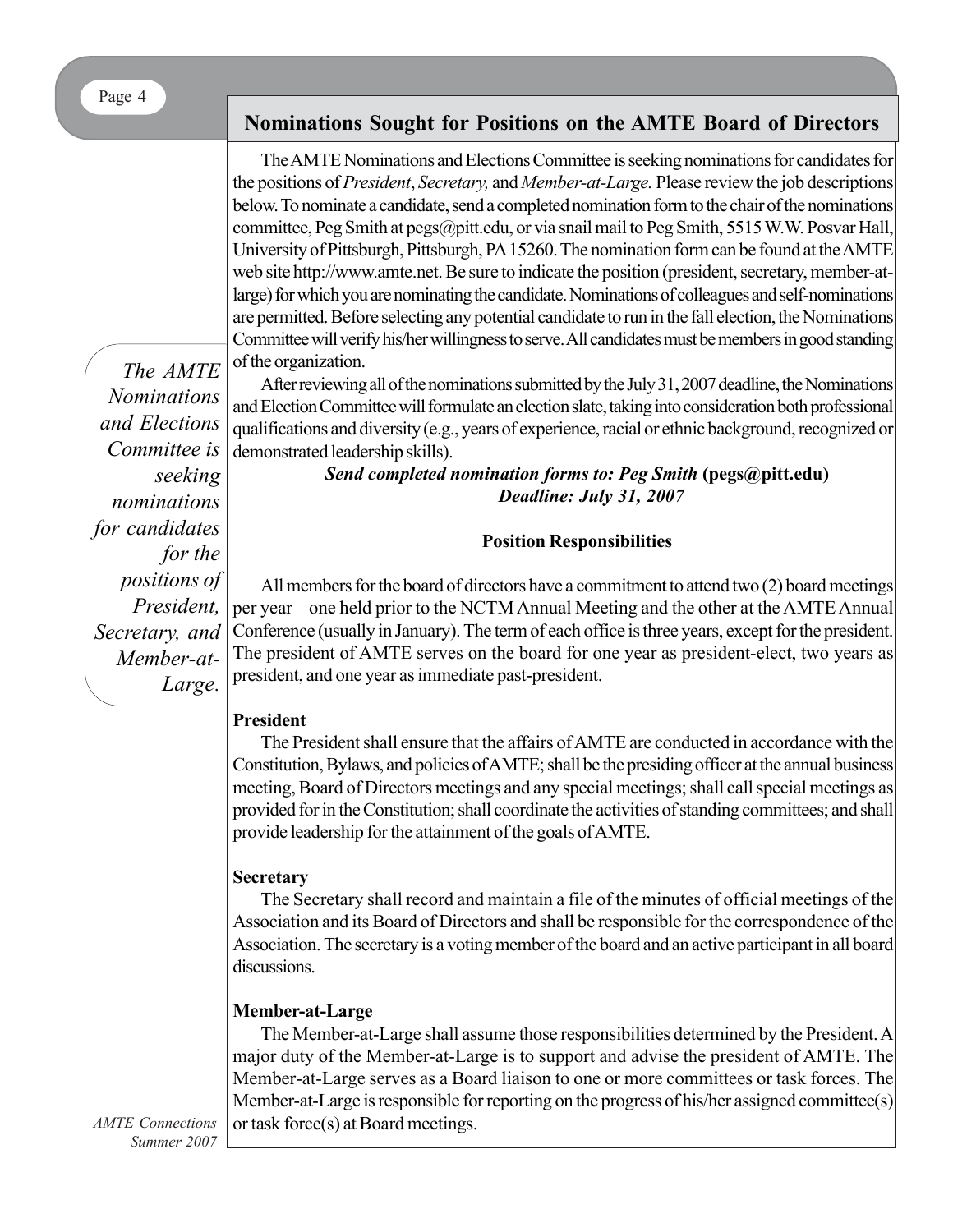|                          | $\vert$   No                                                                                                                                                                                                                                                                                                                                    |  |  |  |  |  |  |  |
|--------------------------|-------------------------------------------------------------------------------------------------------------------------------------------------------------------------------------------------------------------------------------------------------------------------------------------------------------------------------------------------|--|--|--|--|--|--|--|
|                          |                                                                                                                                                                                                                                                                                                                                                 |  |  |  |  |  |  |  |
|                          |                                                                                                                                                                                                                                                                                                                                                 |  |  |  |  |  |  |  |
|                          |                                                                                                                                                                                                                                                                                                                                                 |  |  |  |  |  |  |  |
|                          |                                                                                                                                                                                                                                                                                                                                                 |  |  |  |  |  |  |  |
|                          |                                                                                                                                                                                                                                                                                                                                                 |  |  |  |  |  |  |  |
|                          |                                                                                                                                                                                                                                                                                                                                                 |  |  |  |  |  |  |  |
|                          | Are you are current member of AMTE? $\Box$ Yes                                                                                                                                                                                                                                                                                                  |  |  |  |  |  |  |  |
|                          |                                                                                                                                                                                                                                                                                                                                                 |  |  |  |  |  |  |  |
| <b>About the Nominee</b> |                                                                                                                                                                                                                                                                                                                                                 |  |  |  |  |  |  |  |
|                          |                                                                                                                                                                                                                                                                                                                                                 |  |  |  |  |  |  |  |
|                          |                                                                                                                                                                                                                                                                                                                                                 |  |  |  |  |  |  |  |
|                          |                                                                                                                                                                                                                                                                                                                                                 |  |  |  |  |  |  |  |
|                          |                                                                                                                                                                                                                                                                                                                                                 |  |  |  |  |  |  |  |
|                          |                                                                                                                                                                                                                                                                                                                                                 |  |  |  |  |  |  |  |
|                          |                                                                                                                                                                                                                                                                                                                                                 |  |  |  |  |  |  |  |
|                          |                                                                                                                                                                                                                                                                                                                                                 |  |  |  |  |  |  |  |
|                          | $\vert$   No                                                                                                                                                                                                                                                                                                                                    |  |  |  |  |  |  |  |
|                          |                                                                                                                                                                                                                                                                                                                                                 |  |  |  |  |  |  |  |
|                          |                                                                                                                                                                                                                                                                                                                                                 |  |  |  |  |  |  |  |
|                          |                                                                                                                                                                                                                                                                                                                                                 |  |  |  |  |  |  |  |
|                          |                                                                                                                                                                                                                                                                                                                                                 |  |  |  |  |  |  |  |
|                          |                                                                                                                                                                                                                                                                                                                                                 |  |  |  |  |  |  |  |
|                          |                                                                                                                                                                                                                                                                                                                                                 |  |  |  |  |  |  |  |
|                          | Send completed nomination forms to: Peg Smith (pegs@pitt.edu)                                                                                                                                                                                                                                                                                   |  |  |  |  |  |  |  |
|                          |                                                                                                                                                                                                                                                                                                                                                 |  |  |  |  |  |  |  |
|                          | <b>Congratulations to AMTE's Newest Affiliates!</b>                                                                                                                                                                                                                                                                                             |  |  |  |  |  |  |  |
|                          | South Carolina and New Jersey have each submitted applications for affiliation since our Annual Confer-                                                                                                                                                                                                                                         |  |  |  |  |  |  |  |
|                          | ence. AMTE now has ten affiliates. See http://www.amte.net for a complete listing of affiliates.                                                                                                                                                                                                                                                |  |  |  |  |  |  |  |
|                          |                                                                                                                                                                                                                                                                                                                                                 |  |  |  |  |  |  |  |
|                          | <b>Clemson University</b><br>University of South Carolina                                                                                                                                                                                                                                                                                       |  |  |  |  |  |  |  |
|                          | Oconee County School District                                                                                                                                                                                                                                                                                                                   |  |  |  |  |  |  |  |
|                          | <b>TriCounty Technical College</b>                                                                                                                                                                                                                                                                                                              |  |  |  |  |  |  |  |
|                          | <b>Clemson University</b>                                                                                                                                                                                                                                                                                                                       |  |  |  |  |  |  |  |
|                          |                                                                                                                                                                                                                                                                                                                                                 |  |  |  |  |  |  |  |
|                          | Rowan University                                                                                                                                                                                                                                                                                                                                |  |  |  |  |  |  |  |
|                          | College of New Jersey                                                                                                                                                                                                                                                                                                                           |  |  |  |  |  |  |  |
|                          | Keen University                                                                                                                                                                                                                                                                                                                                 |  |  |  |  |  |  |  |
|                          | Rowan University (2008)                                                                                                                                                                                                                                                                                                                         |  |  |  |  |  |  |  |
|                          | William Paterson (2009)<br>Middlesex College (2008)                                                                                                                                                                                                                                                                                             |  |  |  |  |  |  |  |
|                          | Is the nominee a current member of AMTE? $\Box$ Yes<br>$\Box$ President<br>Secretary<br>$\Box$ Member-at-large<br>Deadline: July 31, 2007<br>Chrystal Dean<br>Megan Burton<br><b>Vicki Phillips</b><br>Lou Ann Martin<br>Sandra Linder<br>Janet Caldwell<br>Cathy Liebars<br>Suzanne Reynolds<br>Jay Schiffman<br>Linnea Weiland<br>Reggie Luke |  |  |  |  |  |  |  |

Other Robert Riehs NJ Department of Education (2009)

# Page 5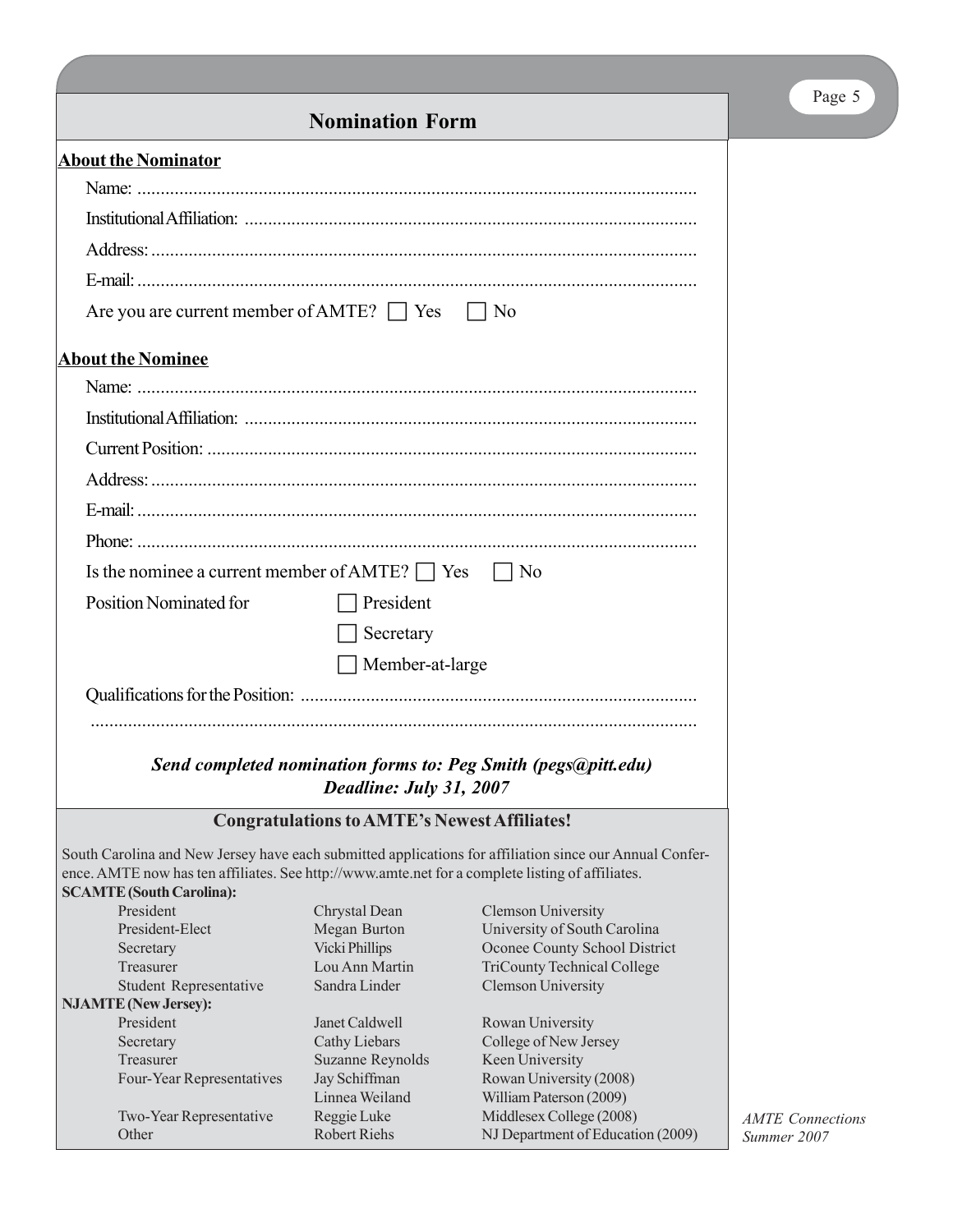#### *Career Column:*

# **Service: The Very Purpose of Our Work as Mathematics Educators**

## William Bush, University of Louisville

*In this issue of* Connections*, several new columns debut. For the Career Column, submissions should address the work life of a mathematics teacher educator. Possible topics include connections between service, scholarship, and teaching; navigating the career path through promotion and tenure; and tips for obtaining and administering grants. Submissions of 1500-2000 words should be directed to* Connections *editor Lynn Stallings (lstalling@kennesaw.edu).*

*We are honored to have William Bush, AMTE's first winner of the Excellence in Service to Mathematics Teacher Education Award, kick off this column by discussing his philosophy of service.*

*Service is the rent we pay to be living. It is the very purpose of life and not something you do in your spare time—*Marian Wright Edelman

*Congratulations to Dr. William (Bill) Bush, AMTE's first winner of the Excellence in Service to Mathematics Teacher Education Award!*

When I heard that I had received the inaugural Service Award from AMTE last January, I was surprised and humbled. I have been in this business long enough to know many colleagues who have given much of themselves in so many ways to the mathematics education profession. My immediate two questions were "Who nominated me?" and "Why?" I received an answer to the first question and now offer my sincere thanks to those close colleagues who played a role in this award—Maggie McGatha, Karen Karp, Vena Long, Tom Post, Jenny Bay-Williams, Bob Ronau, Chuck Thompson, and Todd Brown. I then asked the "why" question to my colleagues. Although a surprise, the responses were generally consistent "Service is who you are. When you do research, it is from a service attitude. When you teach, it is from a service attitude. You just have a service mentality." I had not really thought about this much; I just do the work I enjoy doing.

I was asked to prepare a presentation at AMTE on my philosophy of service (this article is based on that presentation). As I searched the internet for material, the Marian Wright Edelman quote above resonated with me. It represents my philosophy of service and how I view my work as a mathematics educator. Working as a tenure-track faculty member at two research universities, I had to be proficient at teaching, research, and service. As a result, my curriculum vita is divided neatly into three distinct categories highlighting my accomplishments in each. I worked hard to build each area in order to have the balanced vita necessary for tenure and promotion. In preparing for my AMTE presentation, it suddenly dawned on me—**it's all really service!**



Teaching is clearly a

service enterprise. Mathematics teacher educators serve preservice and practicing teachers by: (1) helping them grow intellectually, psychologically, and emotionally; (2) establishing mentoring relationships with them; (3) building learning communities and collaborative networks with them; and (4) shaping them into leaders in the field. All of these activities provide service not only to the many teachers touched through our work but ultimately to the students they teach.

Research is also a service enterprise. Mathematics education researchers serve the education community by: (1) posing pertinent questions and identifying critical problems in mathematics education; (2) seeking answers to questions about the teaching, learning, and the culture of mathematics education; (3) solving problems that pose as barriers to quality mathematics teaching and learning; and (4) helping mathematics teachers and others do their work effectively. And, there are plenty of challenges, questions, and problems to address.

Because all our work as mathematics educators is service (even when it is not specified as such), it is critical that we be efficient and effective about our work. All of us, and especially those new in the profession, need to be thoughtful and deliberate about how and when we serve. Effective and efficient service requires us to "look" at ourselves and the world carefully (and perhaps differently). In the columns that follow, I will use some of my experiences to illustrate ways of "looking" at ourselves and our work to help make decisions about serving others.

**Looking Inward.** Oprah Winfrey captures this sense of introspection: "I've come to believe that each of us has a personal calling that's as unique as a fingerprint - and that the best way to succeed is to discover what you love and then find a way to offer it to others in the form of service, working hard, and also allowing the energy of the universe to lead you." When I looked inward early in my career, I knew my passion was helping and supporting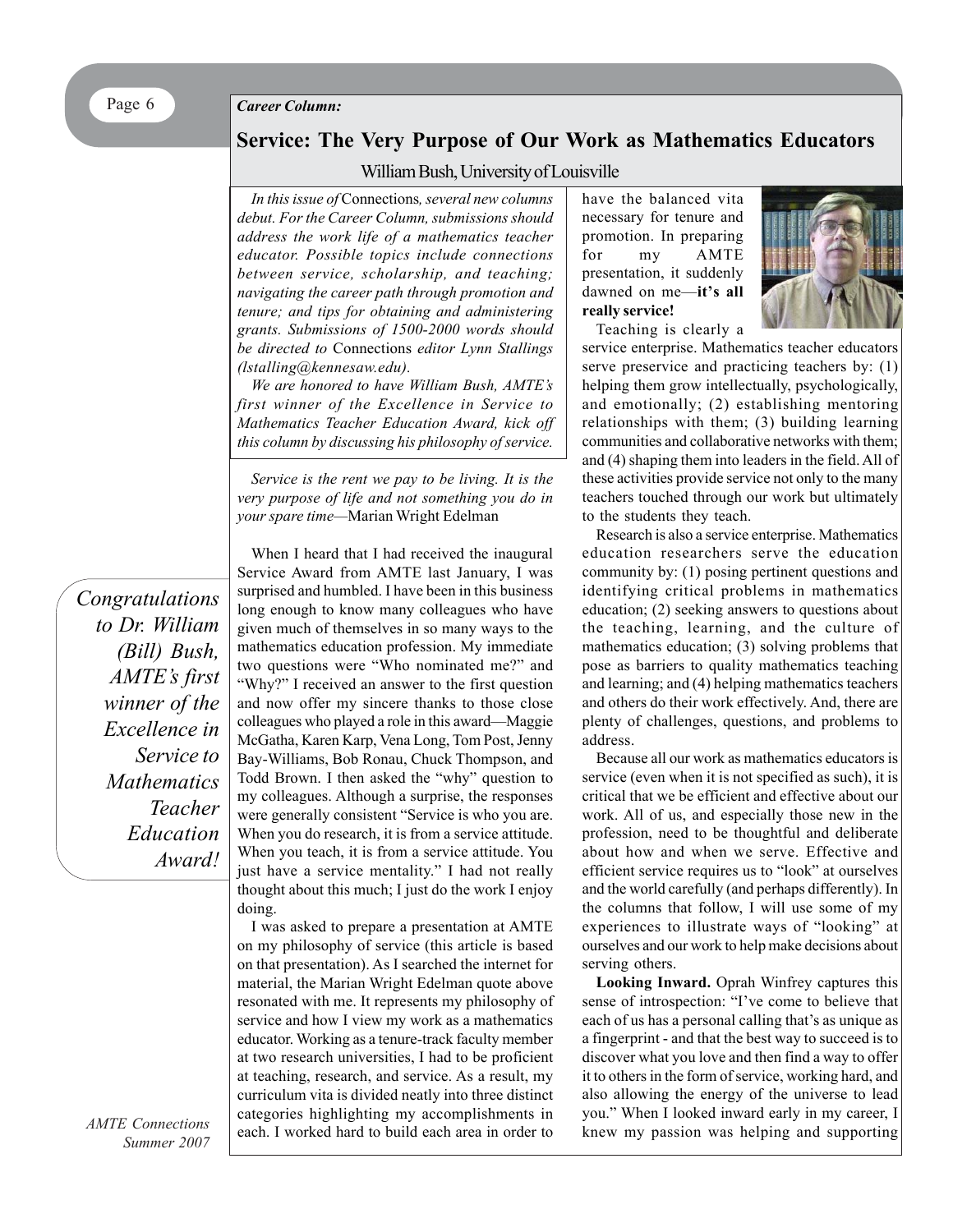Page 7 teachers, especially preservice teachers grow into Mathematics Teacher Network—that over a sevenyear span helped develop about 100 mathematics leaders who worked with nearly 2000 teachers. As a result, many of those 100 individuals assumed formal leadership roles in local schools, districts, colleges, and the Kentucky Department of Education in subsequent years. We cannot serve effectively unless we see the needs of colleagues, students, teachers, and

schools. Solving problems in mathematics education is like solving problems in mathematics in that we must fully understand the problem before we attempt a solution. We have to have insight into the mathematical, learning, teaching, and personal problems of others, and to do that we must be good listeners. We must hear the real needs of students, teachers, administrators, and parents.

Effective servers must also understand the world. Knowing the contexts, conditions, limitations, and forces in the world in which we live and work gives us insight into strategies and solutions to resolve challenges and solve problems. It is critical that we know research. We must be effective producers and consumers of research. We should be aware of programs and practices proven effective by research, as well as programs and practices with little or no empirical support. We are the logical experts to assist teachers, administrators, and parents in synthesizing and interpreting research about our field.

**Looking Around.** The NSF-funded Appalachian Collaborative Center for Learning, Assessment and Instruction in Mathematics (ACCLAIM) serves as an excellent example of the power of collaboration. This project was effective in constructing a nontraditional mathematics education doctoral program across five universities, building leadership opportunities for mathematics teachers across four states, and blending mathematics education and rural education research with the collaborative effort of mathematics educators, mathematicians, and rural educators. Service is much more effective when it involves collaborative efforts. Working collaboratively enhances the quality of service by increasing intellectual power, building upon individual strengths, diversifying perspectives, and tapping into the passions of others. As we consider service activities, identifying collaborators reduces the work while increasing the impact.

**Looking Smart.** Early in my career, I conducted workshops for school districts simply because they asked me. In some cases, the workshops were absolute disasters because what I had to offer was not what the teachers wanted to know. Neither the districts nor I had checked with the teachers to *(Continued on page 9.)*

*To be effective in service, we*

*AMTE Connections Summer 2007*

accomplished professionals. My favorite times have been working closely in classrooms with preservice and practicing teachers. In fact, I now hold a job that aligns with my passion and expertise—Director of the University of Louisville Center for Research on Mathematics and Science Teacher Development. Like all journeymen on life's road, I have plenty of non-examples of serving outside my passion and expertise. For example in 1990, I agreed to work with our statewide public television network to promote the NCTM *Standards.* While I had sufficient knowledge of the standards, I had little knowledge or passion for producing promotional materials. As a result, the time effort I invested in the project distracted from other service I could have done, denied someone with the passion and expertise for this work an opportunity to contribute, and probably annoyed others who worked on the project.

To be effective in service, we must be aware of our personal passions, interests, strengths, weaknesses, and personal styles. We must be introspective enough to focus our service efforts on those activities that suit us and that maximize our potential impact. In many cases, it is fine, and sometimes advantageous, to reject service opportunities that simply do not fit our expertise or passions.

We also must be aware of the scope of our goals; that is, at what level (local, regional, state, national, or international) should we focus our service? Although I have been involved in a number of national activities and initiatives, my impact choice has been at the state level. Born and raised in Kentucky, I have a passion to focus in Kentucky because of those teachers and faculty whose service benefited me. The decision about impact goals may change over time with circumstances. Of course, young faculty members generally focus on local initiatives, then expand to state and national impact with experience and opportunity. In any case, it is always important to identify where our passion and expertise lie because there is so much to do and so little time to do it.

**Looking Outward.** In 1989, the unveiling of the NCTM *Standards* provided an opportunity for a group of mathematics educators and mathematicians in Kentucky to look outward. This group met on several occasions to create a strategy for the statewide adoption of the *Standards*. In the conversations that ensued, we realized that Kentucky did not have the leadership capacity to promote or implement the *Standards* in a significant way. This discussion led to the development of two NSF projects—the Kentucky K-4 Mathematics Specialist Program and the Kentucky Middle Grades

*must be aware of our personal passions, interests, strengths, weaknesses, and personal styles.*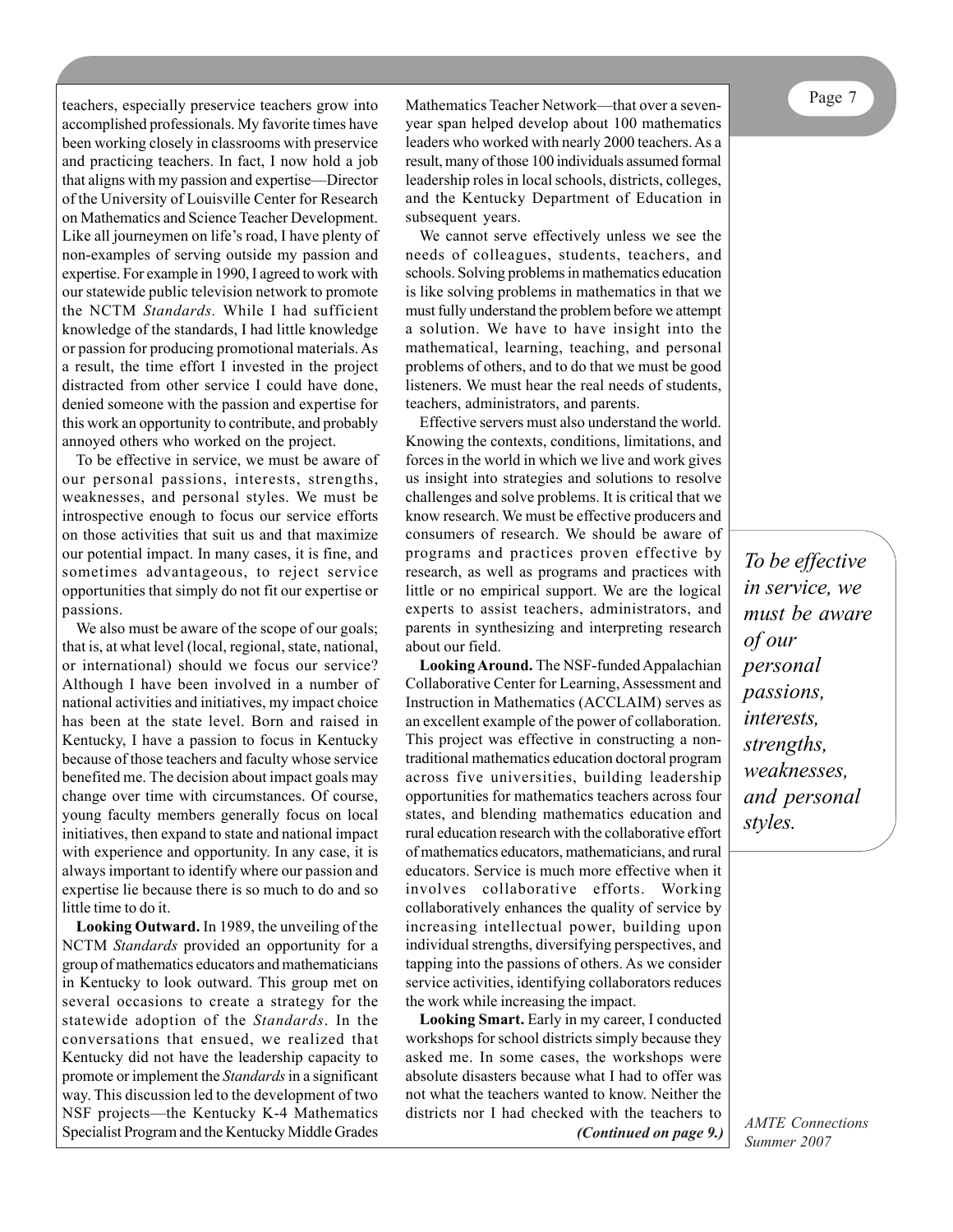# **Project News Column MathNerds Online Q & R Service Connects Pre-service Teachers and School District Students Laurie Cavey, James Madison University**

*In this issue of* Connections*, several new columns debut. In the Project News Column, members will be asked to submit descriptions of projects or centers. The purpose of the column is to inform members about projects before they get to presentation and publication stages. Submissions of 1000-1200 words should be directed to column editor, Laurie Cavey (caveylo@jmu.edu)*

For more than ten years, the non-profit MathNerds (Dawkins, De Angelis, Mahavier, Stenger, 2002) has provided a free, web-based, question-and-response service supplying guidance in mathematics to students around the world. Over the past three years, the site has responded to about 1,500 questions per month with an average response time of approximately 16 hours. Through personal profiles, volunteers control the number of questions they receive and the categories (K-12 through graduate) in which they receive questions. Clients submit questions online that are routed randomly to the volunteers who have agreed to respond to questions in that category and who have not met their weekly quota. MathNerds has a strong commitment to inquiry-based education, teaching people to teach themselves and striving to avoid contributing to the abuse of the internet by doing homework, take-home tests, or school-related projects. Volunteers are committed to providing individual guidance, references, and hints — not answers per se.

Recently, MathNerds has developed Mentoring Networks to connect school districts to local universities. Following MathNerds' inquiry-based question-and-response model, a system was developed where middle grades and high school students submit questions through the web site that are routed directly to prospective teachers taking a methods class. Each network aims to connect a local school teacher(s) with a university mathematician and mathematics educator, who each carefully monitor the questions and responses. Analysis of the questions and responses of each pilot program is ongoing and has initially prompted a closer examination of what prospective teachers are learning through participation in the online dialogues (Cavey, Mahavier, Parker & White, in press). New programming for the fall 2007 Mentoring Networks will enable pre-service teachers to work collaboratively to develop a response to a given question. New programming will also make it possible for the university and school district partners to review responses before being routed back to the school district student. Universities currently participating in the Mentoring Networks include: James Madison University, Lamar University, and Texas State University.

Additional partners are always welcome! If you are interested in setting up a pilot network at your university or school district, please contact W. Ted Mahavier (wtm@mathnerds.com). To hear more about the mathematics educator's perspective, contact Laurie Cavey (caveylo@jmu.edu). For additional information see our web site: http:// www.mathnerds.com/mathnerds/mentoringnetwork.

### **References**

- Cavey, L. O., Mahavier, W. T., Parker, G. E., & White, A. (in press) MathNerds and Mathematical Knowledge for Teaching, The Constructivist, The Association of Constructivist Teaching.
- Dawkins P., De Angelis V., Mahavier W., Stenger A. (2002). MathNerds Offers Discovery-Style Mathematics on the Web, *MAA Focus, 22*( 2), 10-11.

*. ten years, the non-profit MathNerds has provided a free, web-based, question-andresponse service supplying guidance in mathematics to students around the world.*

*For more than*

ISSUES IN<br>HNOLOGY AND TEACHER EDUCATION

*Featured Mathematics Education Article:* **Case Studies of Mathematics Teachers' Learning in an Online Study Group** Randall E. Groth, Salisbury University

**Abstract:** Two teachers participating in an online study group provided the foci for in-depth case studies. Transcripts of conversations they had with colleagues about issues related to reform-oriented pedagogy were analyzed from both acquisition and participation perspectives on learning. Both teachers exhibited mainly marginal changes to their pedagogical reasoning structures and were generally resistant to adopting ideas posed during online debates. At the same time, the text-based environment provided a setting for both participants to structure their emerging thoughts about changes to their existing pedagogical reasoning structures. It also served as a forum for them to identify gaps in their personal knowledge and to obtain further professional development to address them. The methodology and theoretical perspective employed in the report provide a foundation for further research on teachers' learning in online environments.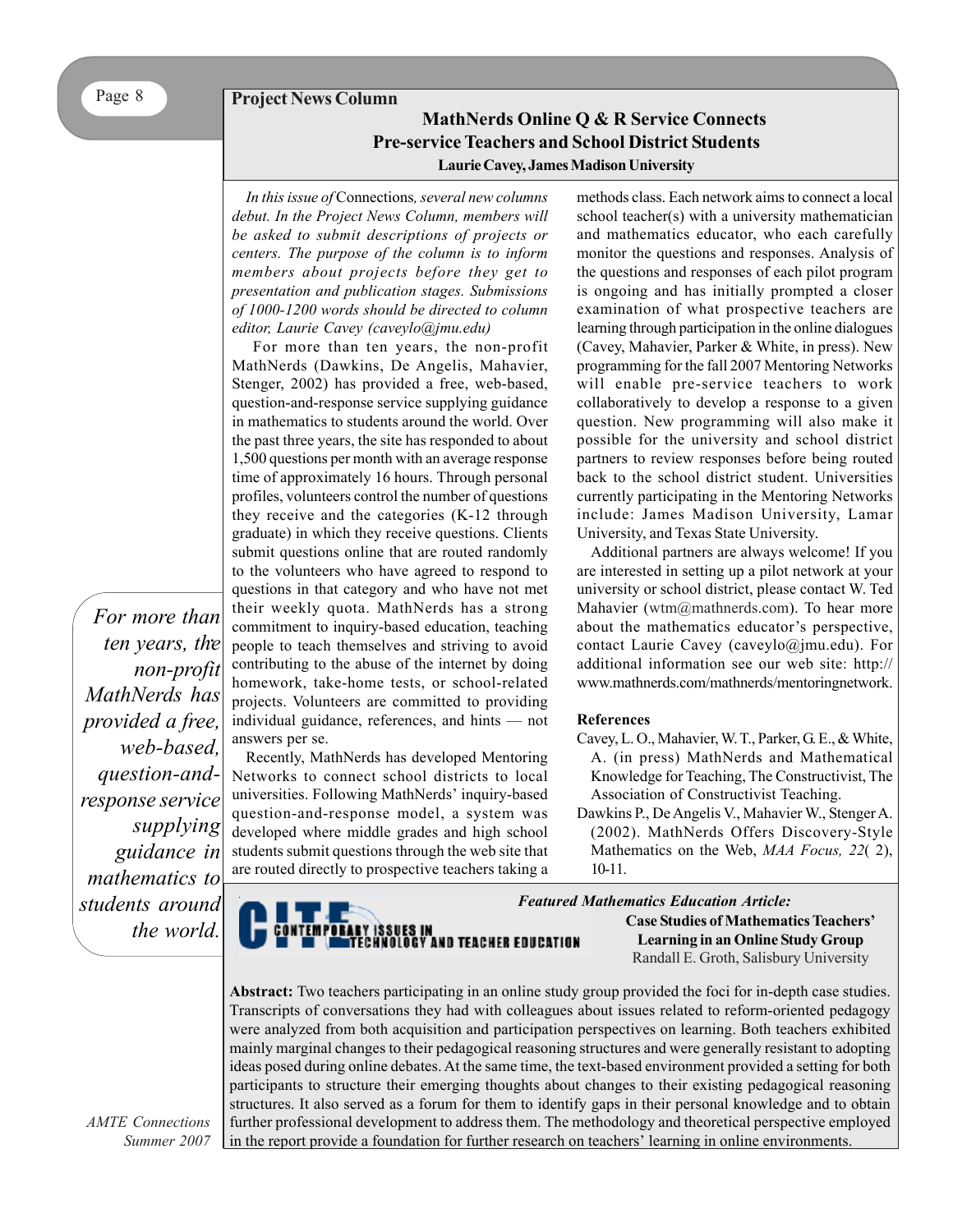# AMTE *Connections* Seeks Submissions

AMTE's newsletter, *Connections,* is broadening the types of submissions we want to publish. Several new columns debut in this issue, and more will appear this fall. Each new column is described below. All submissions are reviewed by the Editorial Board for quality and appropriateness for AMTE members.

## **Career Column**

In this column, we will solicit submissions from experienced AMTE members about finding balance within the work of teacher education. Possible topics include finding time to write and do research; connecting service, scholarship, and teaching; strategies for working efficiently as a mathematics teacher educator (MTE); navigating the career path through promotion and tenure; tips for obtaining and administering grants; and the MTE career after promotion and tenure. Submissions of 1500-2000 words should be directed to *Connections* editor Lynn Stallings (lstalling@kennesaw.edu).

## **Favorite Problem Column**

Favorite problems will be solicited from AMTE members, along with solutions and a short commentary on how they use these problems (e.g., for which courses or audiences, what tools are provided, etc.). Submissions of 1000-1200 words should be directed to column editor Libby Knott, (knott@mso.umt.edu).

#### **Project News**

For the Project News Column, AMTE members are asked to submit descriptions of projects or centers. The purpose of the column is to inform members about projects before they get to presentation and publication stages. Submissions of 1000-1200 words should be directed to column editor, Laurie Cavey (caveylo@jmu.edu).

#### **Spotlight on Practice**

For this column, AMTE members are asked to submit descriptions of innovative practices within the field of mathematics teacher education. Topics may include assignments or activities from mathematics or mathematics methods course, field experiences, program assessments, program design, professional development design or activities, etc. Submissions of 1500-2000 words should be submitted to column editor Teresa Gonske (tlgonske@nwc.edu).

## **Point/Counterpoint**

This column will present at least two submissions with differing views on a topic of interest to mathematics teacher educators. AMTE members are encouraged to use this column for dialog about an issue. Submissions of 1000-1200 words each should be directed to column editor Kathleen Lynch-Davis (lynchrk@appstate.edu).

#### **Reviews of Resources**

Reviews of recently published books, software, or other materials related to mathematics teacher education are solicited from AMTE members. Submissions of 1000-1200 words should be directed to column editor Troy Regis (tprb62@mizzou.edu). **Affiliate News**

Affiliates are invited to submit any news of relevance to all AMTE members. Submissions of 1000-1200 words should be directed to *Connections* editor Lynn Stallings (lstalling@kennesaw.edu)

Other sorts of submissions are encouraged and should be sent to *Connections* editor Lynn Stallings  $($ lstalling@kennesaw.edu) for review.

## *(Continued from Bush, p. 7.)*

determine what they really needed. I did not look very smart in these situations, and I have since learned to be more assertive about identifying needs and priorities.

Effective service providers gather a considerable amount of information before making decisions about engaging in service. To ensure that the service obtains desired outcomes, we should: (1) make sure the timing for the service is right; (2) ensure that the service is needed; and (3) guarantee that ample resources and time are available to carry out the service in timely and effective ways. Smart service providers know the critical issues to be addressed by the service and understand the barriers to be overcome in order for the service to have impact.

In conclusion, before we look inward, outward, across, and start, we must make the most important decision—**that we serve**. Districts, schools, colleges, and government agencies across the country need quality service in mathematics education. The students and teachers in this country deserve the best that mathematics educators have to offer. Therefore, as mathematics educators, the most important decisions are not about when, how, and where we serve. The quote by Martin Luther King, Jr. below describes the attitude that we must take in this service-oriented profession:

*Every man (woman) must decide whether he (she) will walk in the creative light of altruism or the darkness of destructive selfishness. This is the judgment. Life's persistent and most urgent question is: What are you doing for others?*

—Martin Luther King, Jr.

**It's all service!**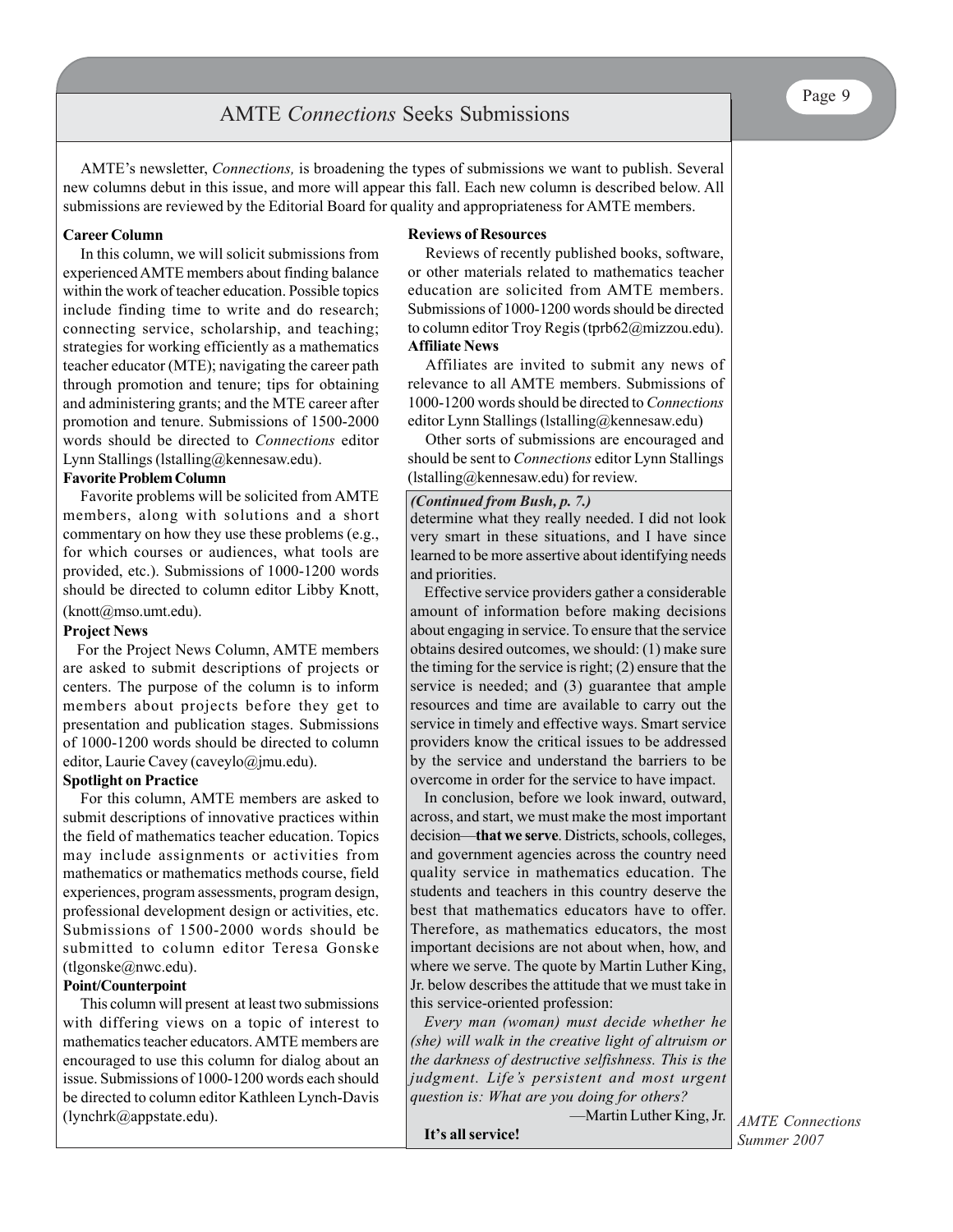## **Favorite Problem Column**

# **My Favorite Problem** Teresa Gonske, Northwestern College, Minnesota

*In this issue of* Connections*, several new columns debut. Favorite problems are solicited from AMTE members, along with solutions and a short commentary on how they use these problems (e.g., for which courses or audiences, what tools are provided, etc.). Submissions of 1000-1200 words should be directed to column editor Libby Knott, (knott@mso.umt.edu).*

Characteristics of a "good" problem include: 1) the problem can be posed in a variety of ways, 2) the problem can be solved using multiple types of strategies and representations, 3) the problem lends itself to various levels of solution making it possible for students with differing ability and background to be successful, and 4) the problem can be extended or generalized.

One of my favorite problems meets these characteristics very well and I've been able to use this problem and its extensions in various forms in both mathematics content and mathematics education (methods) courses. My first encounter with this particular problem occurred in a problem solving course taught by Dr. Richard Grassl at the University of Northern Colorado. I also have a vague recollection of a similar problem in my own 7<sup>th</sup> grade math class with Mr. Klancher at Rice Lake Middle School (Wisconsin).

Dr. Grassl posed the problem as follows: A, B, C, and D are midpoints of the sides of a square with side length 8. If these midpoints are connected by line segments to the vertices of the square as shown (fig. 1), a square is formed. Determine the area of the square.



My own initial solution method went something like this: Label the vertices P, Q, R, and S. The area of

triangles PAS and QCR are the same, .

It follows that the area (A) of parallelogram AQCS is  $64 - 2(16) = 32$ . The base (b) of parallelogram AQCS is AS which is also the hypotenuse of triangle PAS. Thus and

$$
A = b \cdot h \Rightarrow 32 = 4\sqrt{5} \cdot h \Rightarrow h = \frac{8\sqrt{5}}{5}
$$
. But *h*, the

height of the parallelogram, is also the side of the square in the middle! So the area of the square is

$$
A = \left(\frac{8\sqrt{5}}{5}\right)^2 = 12\frac{4}{5}.
$$

I present this particular solution, though it is not my favorite, because I find it interesting that from among all the many diverse and creative approaches my own students have used, this particular one has never been presented. This provides a good reminder that students may conceptualize the structure of a mathematical problem and formulate its solution very differently from the way we might. It is crucial to provide our preservice teachers with learning experiences that will help them realize this about their own future students.

When posing the problem to my students, I prefer to present it in a more general form without any specific measure assigned to the length of the side of the square and without indicating that the figure formed in the interior is a square. This leads to a much richer range of solution strategies because the students are not funneled into numerical thinking.

When students make the assumption that the figure in the interior is a square, I challenge that assumption and ask them prove it. This is not an easy task for them and has led to lively class discussions as they try to recall and appropriately apply properties and theorems about congruence and similar triangles, parallelograms, parallel lines, angle relationships, and slopes. Some students who are more comfortable with applying algebra than geometry will construct the object on a coordinate grid and use analytic geometry to determine slopes of the lines, write equations, find coordinates of the intersections and prove the interior figure a square from perpendicular slopes and application of the distance formula. Other students may attempt to apply trigonometry to the process.

When I use this problem in a geometry course it gives me insight into students' content knowledge and their perceptions of proof and problem solving.

*A, B, C, and D are midpoints of the sides of a square with side length 8. If these midpoints are connected by line segments to the vertices of the square as shown (fig. 1), a square is formed. Determine the area of the square.*

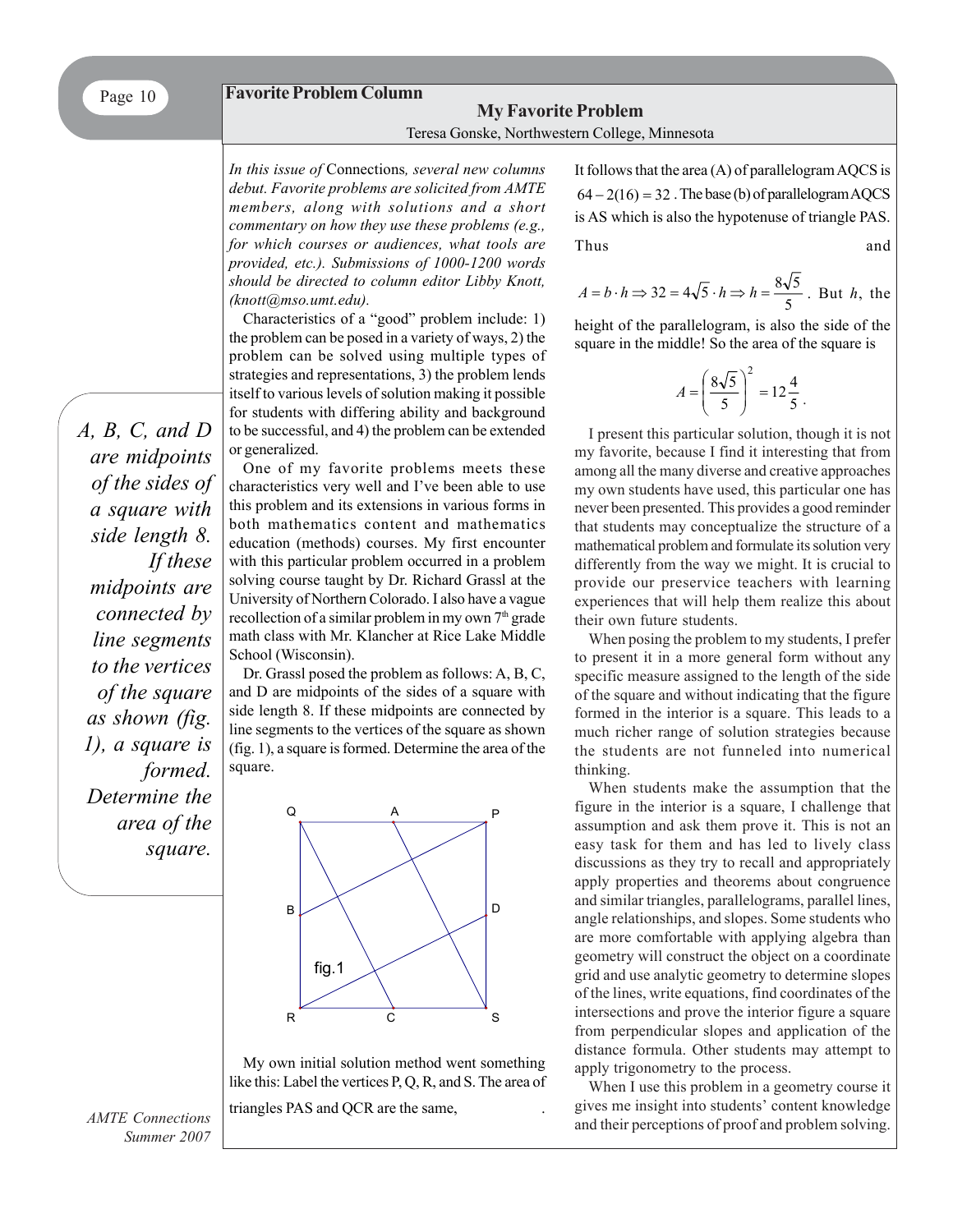On the first day of class, I have actually begun by class. I have them read the chanter "Mathematical Page 11 verbally posing this version of the problem:

*Construct (or draw) a square. Find the midpoint of each side. Using line segments, connect each midpoint to the two opposite vertices. Shade the interior of the polygon that is formed by the lines. Find the area of the shaded region.* (fig.2)



This is a very challenging problem. (Try it yourself!) After the students work at the task for awhile and realize it is not nearly as simple as it initially seemed, I remind them that a common strategy in mathematics is to examine a simpler problem and see if solving the simpler problem gives insights. Of course the "simpler problem" is exactly the problem described previously where instead of connecting each midpoint to both of the opposite vertices we make the problem simpler by connecting each midpoint to only one of the opposite vertices.

I have asked my geometry students to keep working on this challenging problem. One of the textbooks (Kay, 2001) I've used contains a number of exercises spread throughout the text that are structurally related to this problem with the potential to help formulate a solution if the students pay close attention. The surprise that has awaited my students at the end of the course is the return of this problem as the last question on the take-home portion of the final exam. Thus the problem bookends the course!

It is common for students to initially assume, without the need for proof, that the shaded region is a regular octagon and thus the emphasis on proof with the simpler problem is helpful in this respect. Some students have used Geometer's Sketchpad™ to construct the figure and get an initial answer by measurement. Approximately half the geometry students in a class have presented a correct solution on the final exam.

The close of the geometry course is not the last time that my mathematics education students will encounter the problem. When these students are subsequently in their secondary math methods class, I have them read the chapter "Mathematical reasoning: In the eye of the beholder" from the 1999 NCTM Yearbook. Here Peggy House presents an eye-opening variety of diverse lines of reasoning problem solvers (both students and experienced teachers) have used in approaching this problem. This is a must-read chapter, but only after you have attempted the problem for yourself! My math education students are much better able to engage in the reading and enjoy it after they have wrestled with the problem and they are eager to discover into which category their line of reasoning fits.

So, what is my favorite solution to the problem of finding the area of the square in the interior? It is the one that is so simple that it is beautiful. Simply cut it (fig. 1) apart and rearrange the pieces to form five congruent squares! Thus the area of the interior square is  $1/5$  that of the original square.



The first time that the "rearrange" strategy occurred to one of my students on her initial attempt occurred just this past spring. As Rachel explained, "I just looked at it and visualized rotating the triangles around 180 degrees." (fig. 3)

And that is why this is my favorite problem! It can be entered at a level that my second grade nephew can clearly understand and yet it can be used to challenge the best of my college math major students. It also can be used to motivate my preservice teachers in considering the diversity of their future students' reasoning and consequently their pedagogy choices.

#### **References**

- House, P. (1999). Mathematical reasoning: In the eye of the beholder. In L.V. Stiff & F.R. Curcio (Eds.), *Developing Mathematical Reasoning in Grades K-12* ( pp.175-187). Reston, VA: National Council of Teachers of Mathematics.
- Kay, D. (2001). *College geometry: A discovery approach with the Geometer's Sketchpad*TM. Boston: Addison Wesley Longman, Inc.

*This problem can be entered at a level that my 2nd grade nephew can clearly understand and yet it can be used to challenge the best of my college math major students.*